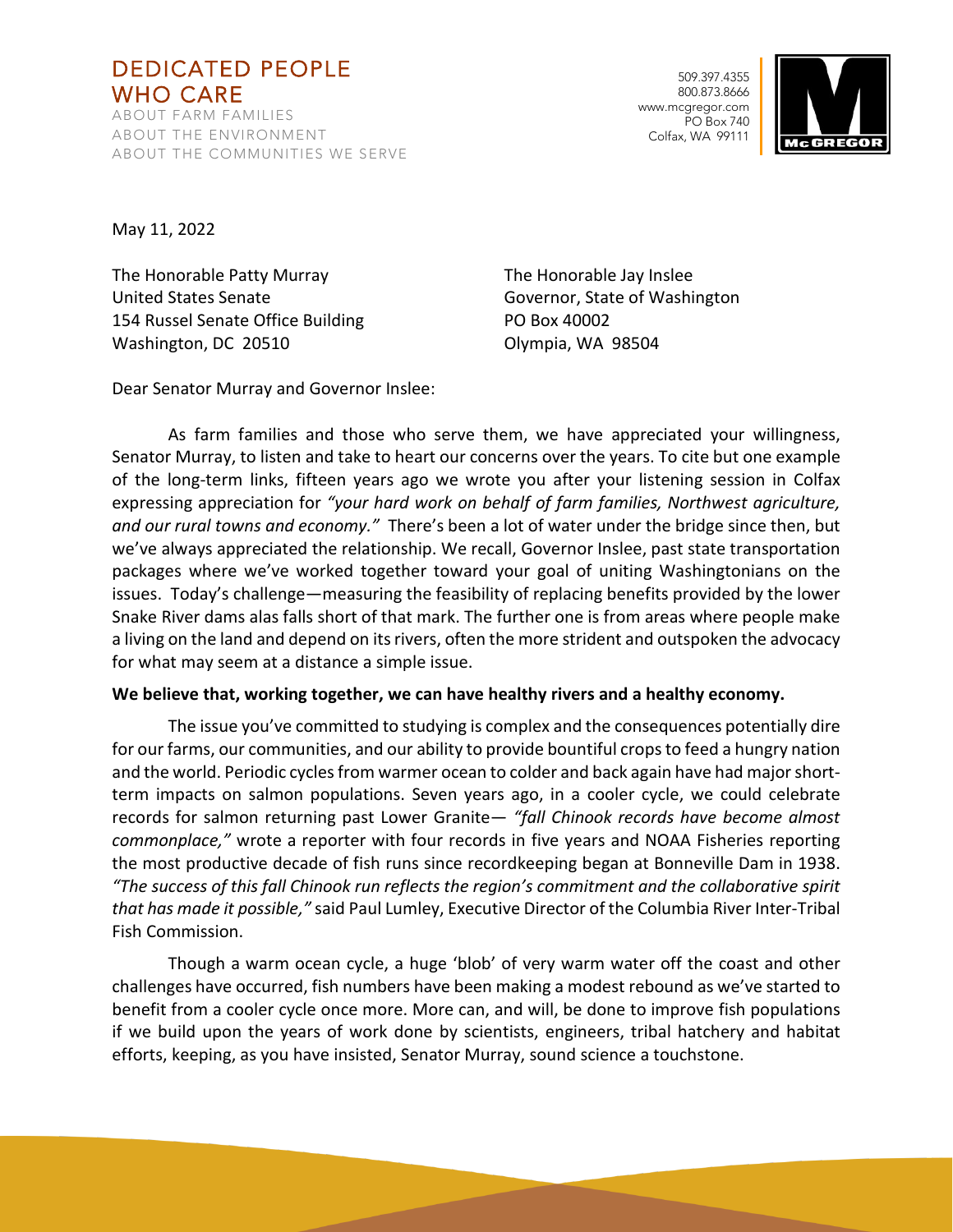# **Your Ross Strategic Consulting team lacks the time, and the direction, to study the merits of information they gather.**

Inclusion of the ECONorthwest's 'study', for example, suggesting that farmers in the irrigated Columbia Basin could just turn off the sprinklers and grow dryland wheat like the Palouse or that displaced growers could find jobs tearing out dams rankles—reflecting a lack of knowledge of where rain falls and where it seldom does and insensitivity, too. Representative Simpson's rough numbers of what it could cost to abandon dams across the state line in exchange for a 35-year moratorium on legal actions against others, including the fish-ladderless ones in his home state. Like his claims that Washington dams are "stealing" Idaho water it may be a heartfelt polemic but hardly a firm economic analysis. We were concerned, in a recent listening session, to hear from consultant Jim Kramer that his firm had been assured railroads could handle several million metric tons of grain and other products that currently move by barge on the Snake River.

## **The Class I railroads can't handle the load they have today, much less anything more**

Timely deliveries by rail have long been a challenge—it was a topic we discussed together way back in 2007 when you met with us in Colfax, Senator Murray. Ninety percent of the wheat we grow is headed for export—much to key allies across the Pacific and to new potential customers, too. Grain needs to arrive on time to Portland, Longview and other ports so oceangoing ships can reach millers before their feedstocks run dry. Liquid fertilizers move upstream, and they must arrive on time, too—delays of even a few days at seeding time on the 1.5 million acres of farmland served can cost yield potential for the next crop. Every kernel counts.

Meanwhile, back at the ranch…With grain and fertilizer supplies tight, the Union Pacific often cited by breaching proponents as the Class I rail link for the shortline that follows the river recently announced to its customers that they were taking some of their owned rail cars out of service and *"are now asking for your help to further reduce the number of active cars on our network…If we do not see reductions to the operating inventory…then we will begin metering traffic"*. A major fertilizer manufacturer was told to reduce shipments some 20% — *["non](https://www.cfindustries.com/newsroom/2022/union-pacific-shipping-restrictions)[compliance will result in the embargo of its facilities by the railroad."](https://www.cfindustries.com/newsroom/2022/union-pacific-shipping-restrictions)* Shippers, growers, the Transportation Trades Department of the AFL-CIO, and thirty-three agricultural organizations have all complained. The chair of the Surface Transportation Board (STB) describes the problem as many years in the making, major rail lines one after another opting for "trimming their workforce" by 45,000 people in an ill-advised efficiency campaign. Agriculture Secretary Vilsack called for "urgent action."

## **Farmers around the nation are already paying a steep price**

At an emergency STB meeting last month [Deputy Agriculture Secretary Dr. Jewel Bronaugh](https://dcms-external.s3.amazonaws.com/DCMS_External_PROD/1651067322092/304441.pdf) put it bluntly: *"Agricultural shippers should not have to pay the price for increasingly unreliable railway service that is pushing American farmers and ranchers to the breaking point… Fertilizer and ag commodities are not the commodities to de-prioritize...Ag shippers are paying thousands of dollars extra per car just to get service, easily representing a 50-100% increase in costs. Because ag shippers operate on thin margins in hyper-competitive global markets, efficient and reliable rail service is essential. When railroads charge unreasonable rates and provide poor service, farmers struggle to make ends meet, consumers pay higher prices at the grocery store and the United States becomes less competitive on the global market."*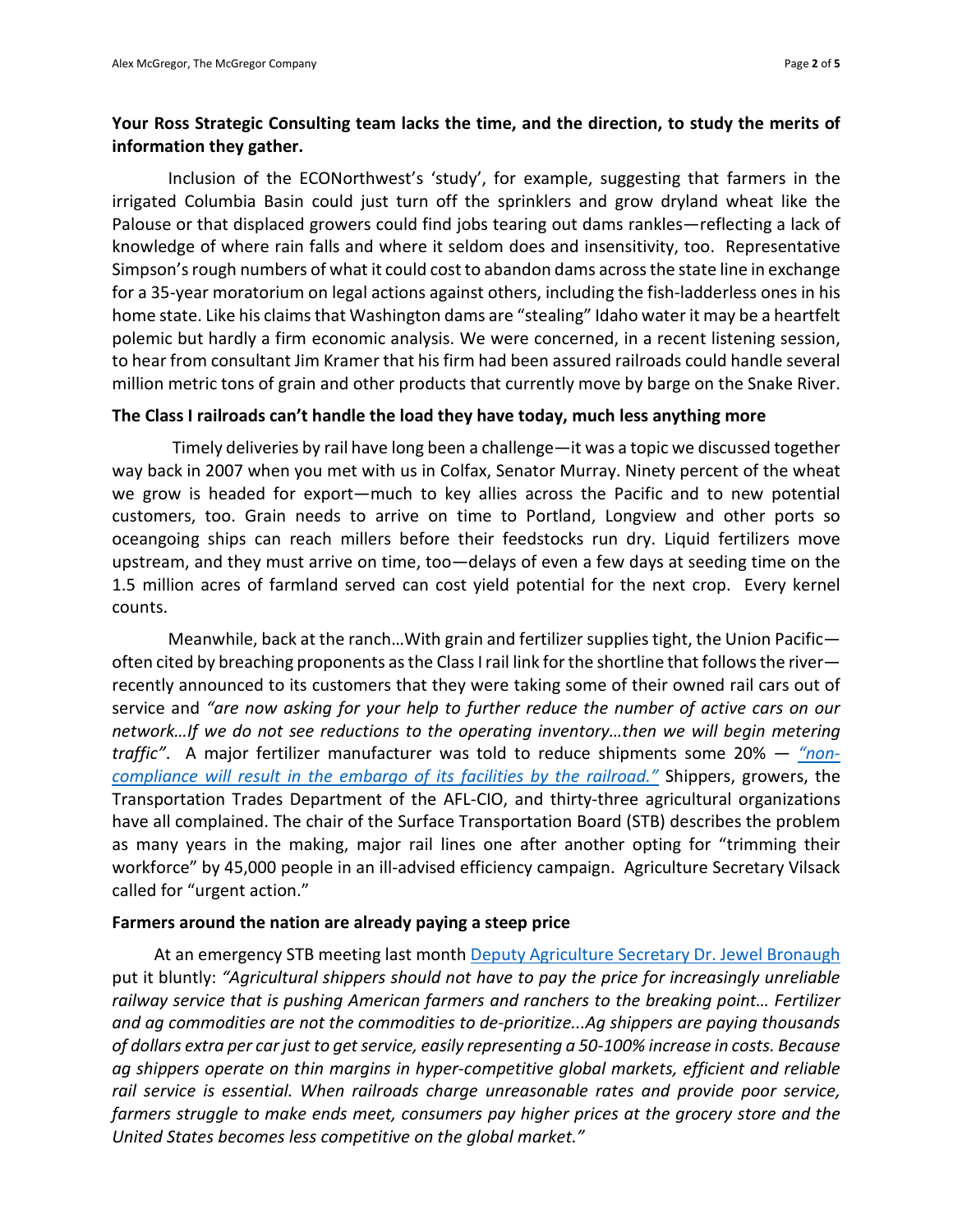## **The Class I rail companies aren't much interested in short hauls of Northwest wheat to Pasco, as has been suggested, or to ocean ports.**

The [Washington Grain Train Strategic Plan](https://wsdot.wa.gov/sites/default/files/2021-10/Nov-2017-Grain-Train-2017-2027-Strategic-Plan.pdf) notes that *"BNSF Railway and the Union Pacific Railroad receive higher revenues from longer grain hauls originating in the Midwest versus the shorter eastern Washington grain shipments. Class I railroads have little incentive to buy extra cars to service Washington state grain growers."* As Philip Beach, author of Wheat Country Railroad, writes, *"with so much more potential income from long hauls, the Class I railroads aren't much interested in eastern Washington hauls except for large 110-unit car trains."* That wouldn't work for elevators along the Snake River where a narrow, deep canyon would prevent installations of large circle tracks to handle mile-and-a-half long trains. More than 600 miles of eastern Washington rail have been removed over the years—replacing even a portion of them would cost more than \$1 million per mile, replacing empty, antiquated 'crib' elevators, some on the verge of collapse, with modern terminals, \$30 million each, \$50 million for sidings, plus the huge cost to buy or condemn former rail right-of-way from new owners who have built homes or shops on that land.

We need rail and trucks, too, the latter for short hauls, but our dependence upon barge service for **timely shipments** of crops downriver, and crop nutrients upriver, cannot be resolved at any price.

## **We could lose momentum in protecting air quality by being forced to depend solely upon trains and trucks.**

As agriculture, we are proud to be reducing greenhouse gases and saving carbon. A four year, [voluntary, incentive-based program in the Palouse River drainage,](https://www.palousecd.org/rcpp) for instance, the Washington Conservation Commission reports, helped improve fish habitat and saved enough soil to fill dirt laden dump trucks lined up, one after another, from the Capitol building in Olympia to the Space Needle. Farmers can not only reduce carbon emissions, but they can also sequester it in the soil. We've reduced soil erosion 85%, dust six-fold, and stubble burning 22-fold—the biggest gains in productivity and stewardship since crops were first sown. Barges have helped us be efficient as stewards – shipping to the largest US export grain terminal, third largest in the world – near where the Columbia River meets the Pacific. According to the EPA Emissions Lab, tugs and barges produce 80-85% less hydrocarbons than trains or trucks, 69% less carbon monoxide than trains, nearly 90% less than trucks. Tugs and barges produce 71% less nitrous oxide than trains, nearly 95% less than trucks.

## **Moving to a "slo-mo" transport system is unwise as world population, and the number of hungry people, rises…**

Timely deliveries of the bountiful crops farm families raise are essential to serve overseas millers, for whom delivery on time is essential, and needy people around the globe in what the UN World Food Programme warns is shaping up as *"a year of catastrophic hunger."* Warnings of a *["trucker shortage \[that\] snarls ag and food products as feds search for solutions,"](https://www.agri-pulse.com/articles/17543-trucker-shortage-snarls-ag-products-as-lawmakers-search-for-relief)* a situation caused by rail service issues, forcing the grain industry to lean *"even more heavily on trucking"* are daunting, too. Hopefully some of these challenges will be ameliorated in the years ahead but with a burgeoning world population to feed, we'll have to do our part to increase production substantially  $-$  50 to 100%  $-$  in the next generation to meet growing world demand. The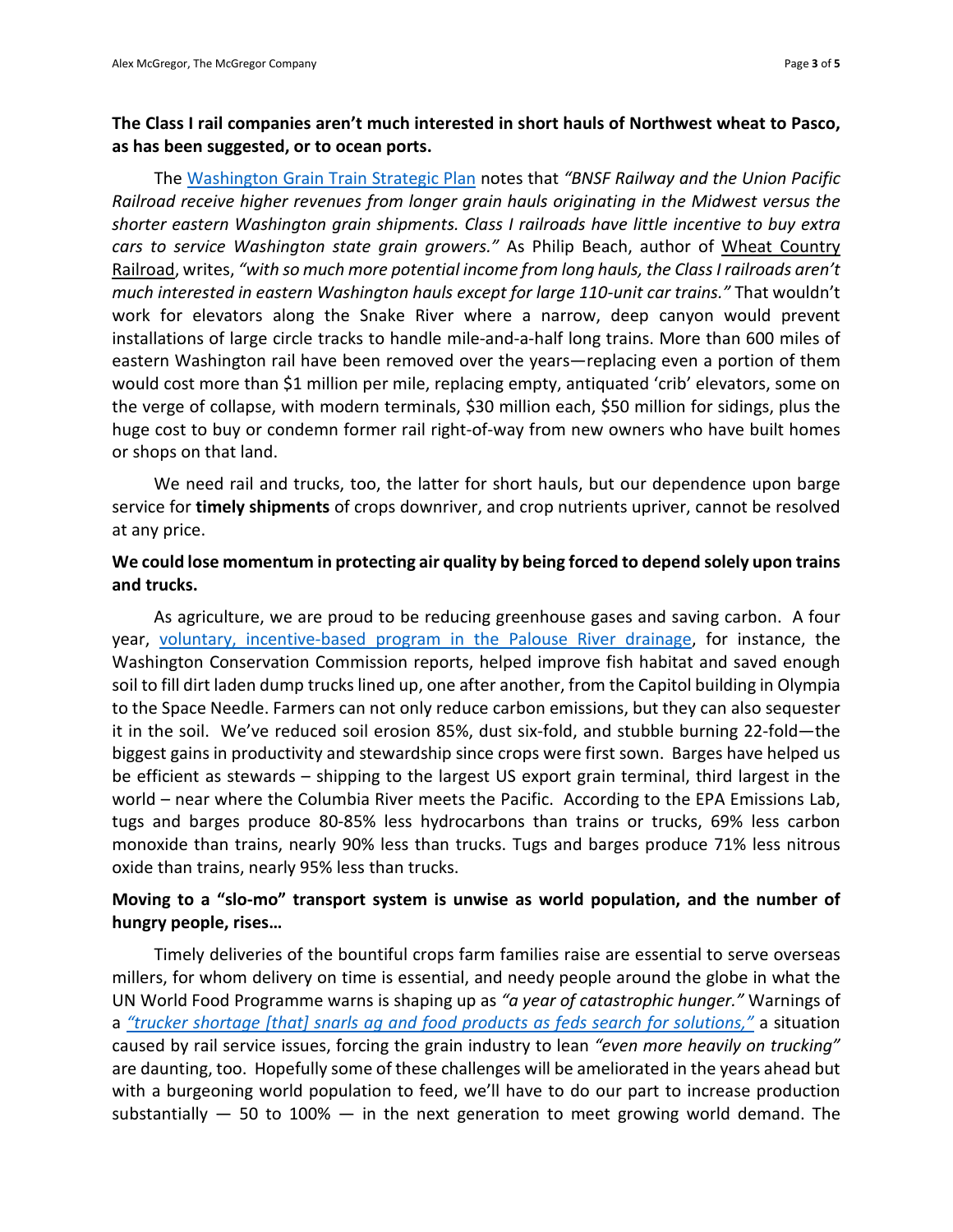pressure on timely transportation will not ease, even with the four lower Snake River dams in place, let alone with some makeshift alternative.

As Deputy Secretary Bronaugh mentioned, we're worried that farmers would be pushed to the breaking point with volatile and hyper-competitive world markets, rising input costs, balky and expensive transport, and the potential loss of lower-cost energy efficient renewable hydropower. Solar and wind on their own could hardly meet the challenge without hydro backup and they're struggling, too. Recently we read of solar firms taking big losses. *["What I'm seeing is](https://www.seattletimes.com/business/wind-powers-colossal-market-failure-threatens-climate-fight/)  [a colossal market failure,"](https://www.seattletimes.com/business/wind-powers-colossal-market-failure-threatens-climate-fight/)* says Ben Blackwell, CEO of the trade group Global Wind Energy Council, with Western turbine manufacturers retrenching and Chinese competitors trying to fill the gap. It's been estimated that 1,100 farmers could be forced out of business by dam breaching and its consequences, a loss Washingtonians and the nation can ill afford. For farm families, land is not just a commodity measured in acres, it is soil they nurture and care for year after year, learning what works and what does not, working with scientists from our land grant schools and local agronomists, memories and a heritage year after year, generation after generation. Their numbers have fallen in tough times over the years and we need them for the long haul. Uncertainty and instability make a difficult profession that much more so.

## **As a stunning NOAA Fisheries illustration shows, a warming ocean is the biggest of many challenges.**

Scientists at the NOAA Northwest Fisheries Science Center point to the greatest risk to our iconic salmon—rising surface sea temperature brought on by record amounts of greenhouse gases potentially leading to staggering declines—up to 90%—of salmon returning from the ocean. And the warmer temperatures impacted fish upstream from dams, too, as during the 'heat dome' a year ago where temperatures spiked with low flows on the Salmon River and on the Snake upstream from Lower Granite – 72° and warmer waters week after week, highly dangerous to salmon.





## **Habitat offers hope.**

With survival through the hydro system already high and little evidence that dam removal would be the solution, lead author of the NOAA center study of ocean temperatures, Lisa Crozier looks for *"actions like improving coastal habitat, reducing species that prey upon or compete with Chinook, slowing climate change and holistic research addressing all stages of the fish, from mountain stream to ocean."* [Habitat offers hope,](https://www.nature.com/articles/s42003-021-01734-w) the scientists conclude.

Fish ladders, a much less draconian step than breaching, could help. It's encouraging to see funding to complete fish passage at the Howard Hanson dam on the upper Green River, doubling the spawning habitat there for salmon. Similar steps forward with the Seattle City Light trio of dams on the Skagit and in Idaho, where more than 60% of former Snake River habitat has been blocked, would help, too. Much more can, and must, be done and we salute you, Senator Murray and your colleagues for helping make it happen.